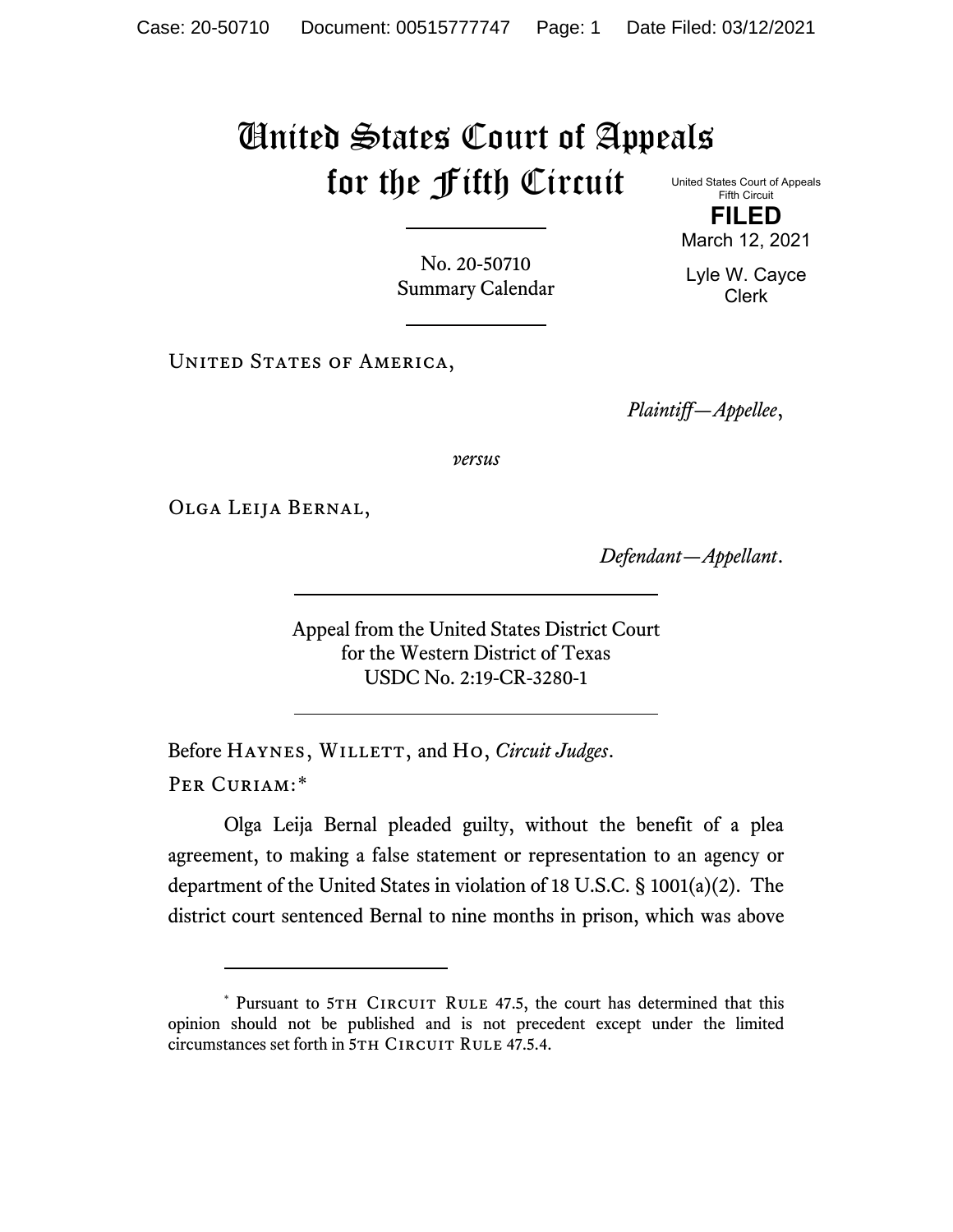## No. 20-50710

the advisory sentencing guidelines range of zero to six months in prison. On appeal, Bernal asserts that her term of imprisonment is substantively unreasonable as it is greater than necessary to achieve the goals of 18 U.S.C.  $§ 3553(a).$ 

Although Bernal did not specifically object to the substantive reasonableness of her sentence after it was imposed, she arguably did seek a sentence lower than the one ultimately imposed. Out of an abundance of caution, we will analyze Bernal's substantive reasonableness claim as though error was preserved. *See Holguin-Hernandez v. United States*, 140 S. Ct. 762, 764-67 (2020); *United States v. Holguin-Hernandez*, 955 F.3d 519, 520 n.1 (5th Cir. 2020) (opinion on remand).

This court reviews sentences, whether inside or outside the Guidelines, for reasonableness in light of the sentencing factors set forth in § 3553(a) and reviews the substantive reasonableness of a sentence under a deferential abuse-of-discretion standard. *Gall v. United States*, 552 U.S. 38, 46-47, 49-51 (2007). A sentence is not unreasonable merely because a different sentence would also have been appropriate. *Id.* at 51.

The record demonstrates that the district court assessed the facts and arguments of the parties and determined that a sentence within the advisory guidelines range was insufficient to achieve the sentencing goals set forth in § 3553(a). The district court further adopted the PSR and considered the advisory sentencing guidelines range, the policy statements of the Guidelines, and the § 3553(a) sentencing factors, specifically noting the nature and circumstances of the offense, the seriousness of the offense, the history and characteristics of the defendant, and the need for the sentence to promote respect for the law, provide just punishment for the offense, and afford adequate deterrence from crime.